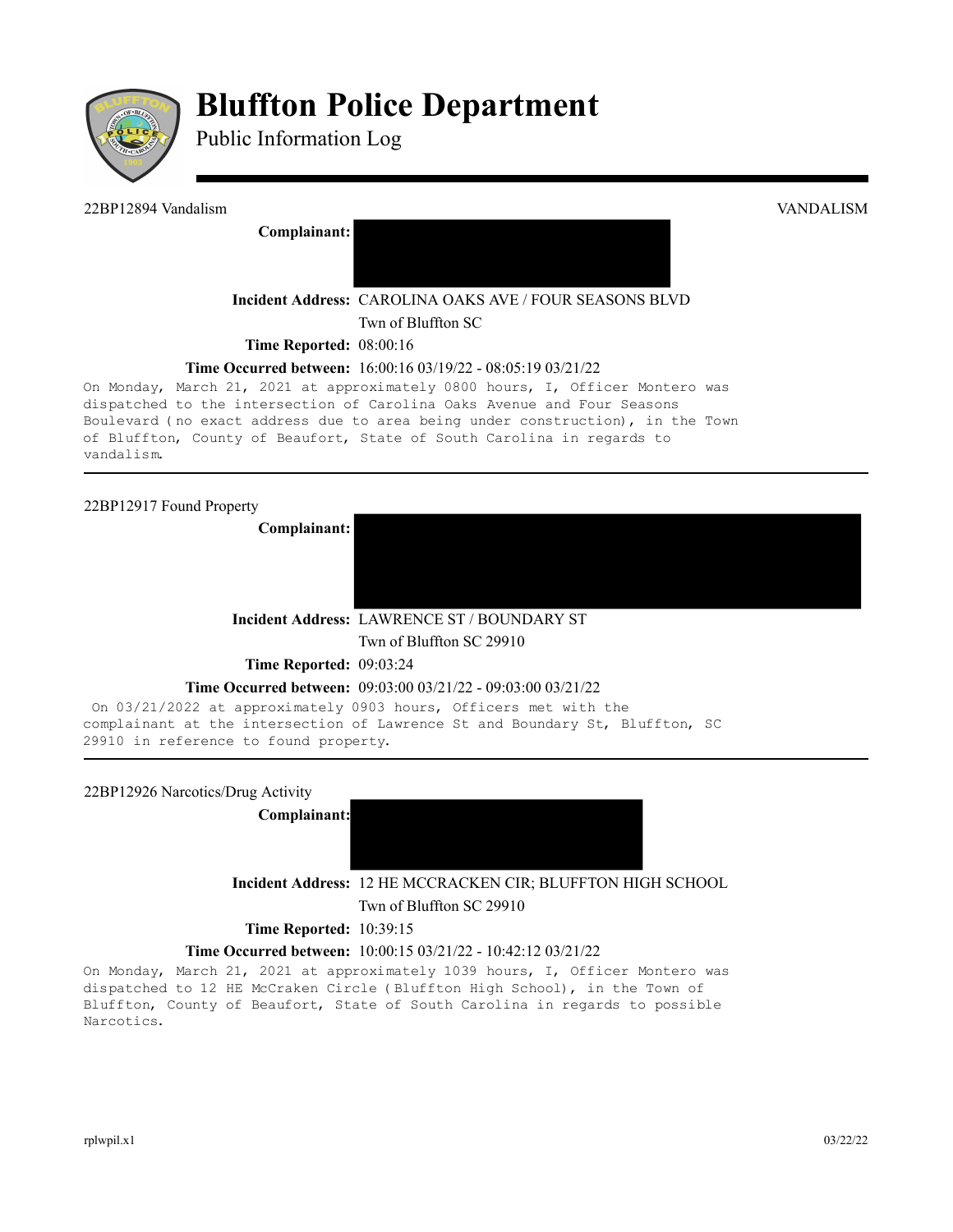

On 03/21/2022 at approximately 1920 hours, I, Officer Nelson, responded to a

call for service at 2203 Blakers Blvd. (Mill Creek at Cypress Ridge), Town of Bluffton, County of Beaufort, State of South Carolina regarding a disturbance.

| 22BP12990 Disturbance          |                                                        | <b>TRESPASSING</b> |
|--------------------------------|--------------------------------------------------------|--------------------|
| Complainant:                   |                                                        |                    |
|                                |                                                        |                    |
|                                | Incident Address: 186 RUDDER RUN; THE LANDINGS @ NEW R |                    |
|                                | Twn of Bluffton SC 29910                               |                    |
| <b>Time Reported: 20:37:50</b> |                                                        |                    |